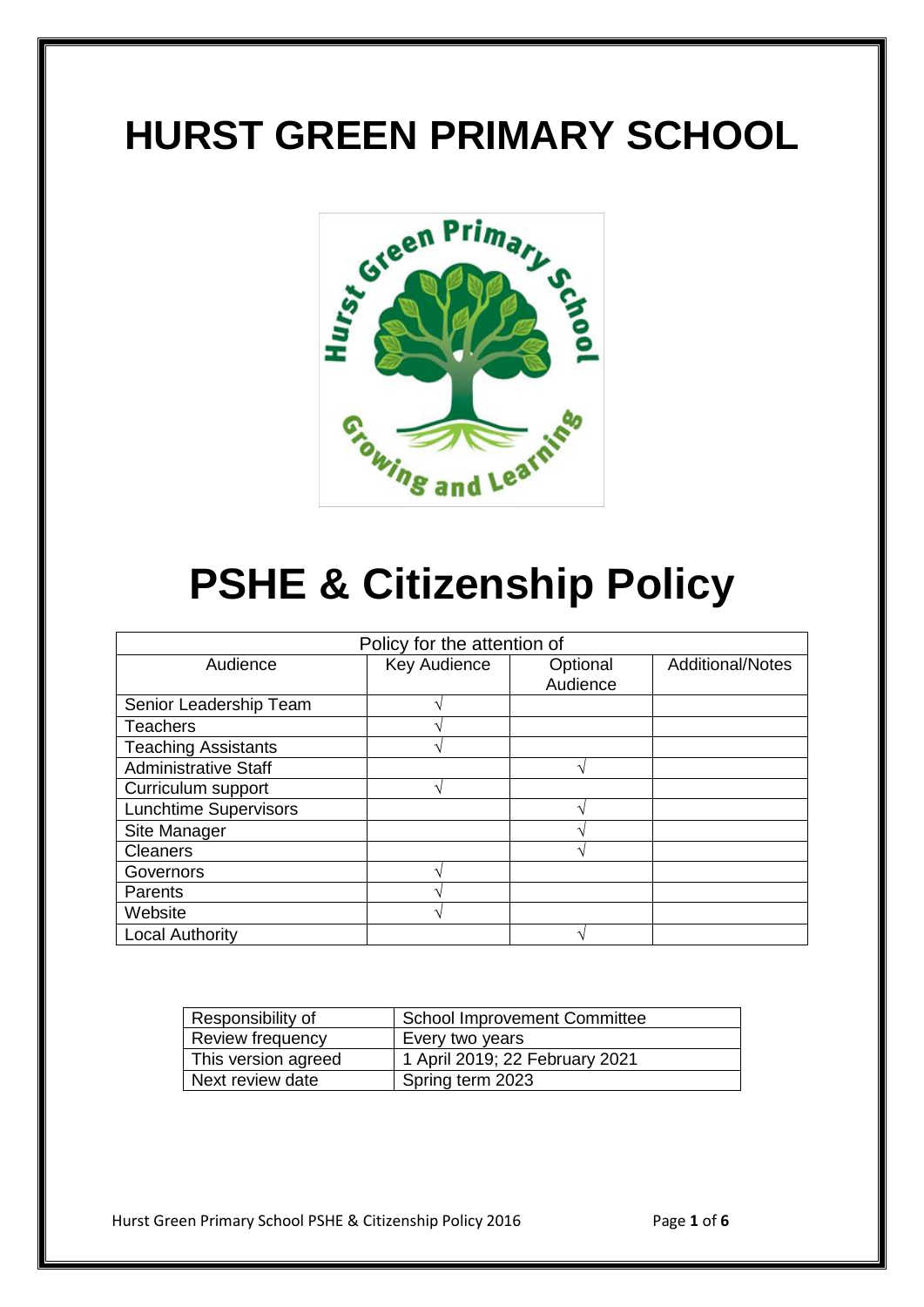#### **This document is a statement of the aims, principles and strategies for teaching and learning of PHSE and Citizenship**

The development of children's social, emotional skills, children's self-esteem, their health and well-being is paramount. We are committed to developing the children's responsibilities towards themselves, others in school and the local and global community. This commitment contributes to the positive ethos of our school. In or school we recognise PSHE and Spiritual, Moral, social and Cultural (SMSC) as an important aspect of a child's development where teaching and learning focuses on skills and responsibilities and develops the knowledge and understanding to make informed choices.

#### **What is PSHE and Citizenship?**

"PHSE education is a planned programme of learning through which children and young people acquire the knowledge, understanding and skills they need to manage their lives now and in the future. As part of a whole school approach, PSHE education develops the qualities and attributes pupils need to thrive as individuals, family members and members of society". (PHSE Association, 2014)

#### **Position of PHSE education in the National Curriculum**

Within the National Curriculum 2014 PSHE education remains a non-statutory subject however, section 2.5 of the National Curriculum framework document states that:

*'All schools should make provision for personal, social, health and economic education (PHSE), drawing on good practice.'*

Along with the National Curriculum framework, the DFE also published a guidance document on PSHE education 2014, which states that the subject is:

*'An important and necessary part of all pupils' education'*

Furthermore:

' Schools should seek to use PSHE education to build, where appropriate, on the statutory content already outlined in the national curriculum, the basic school curriculum and in statutory guidance on: drug education, economic education, sex and relationship education (SRE) and the importance of physical activity and diet for a healthy lifestyle.'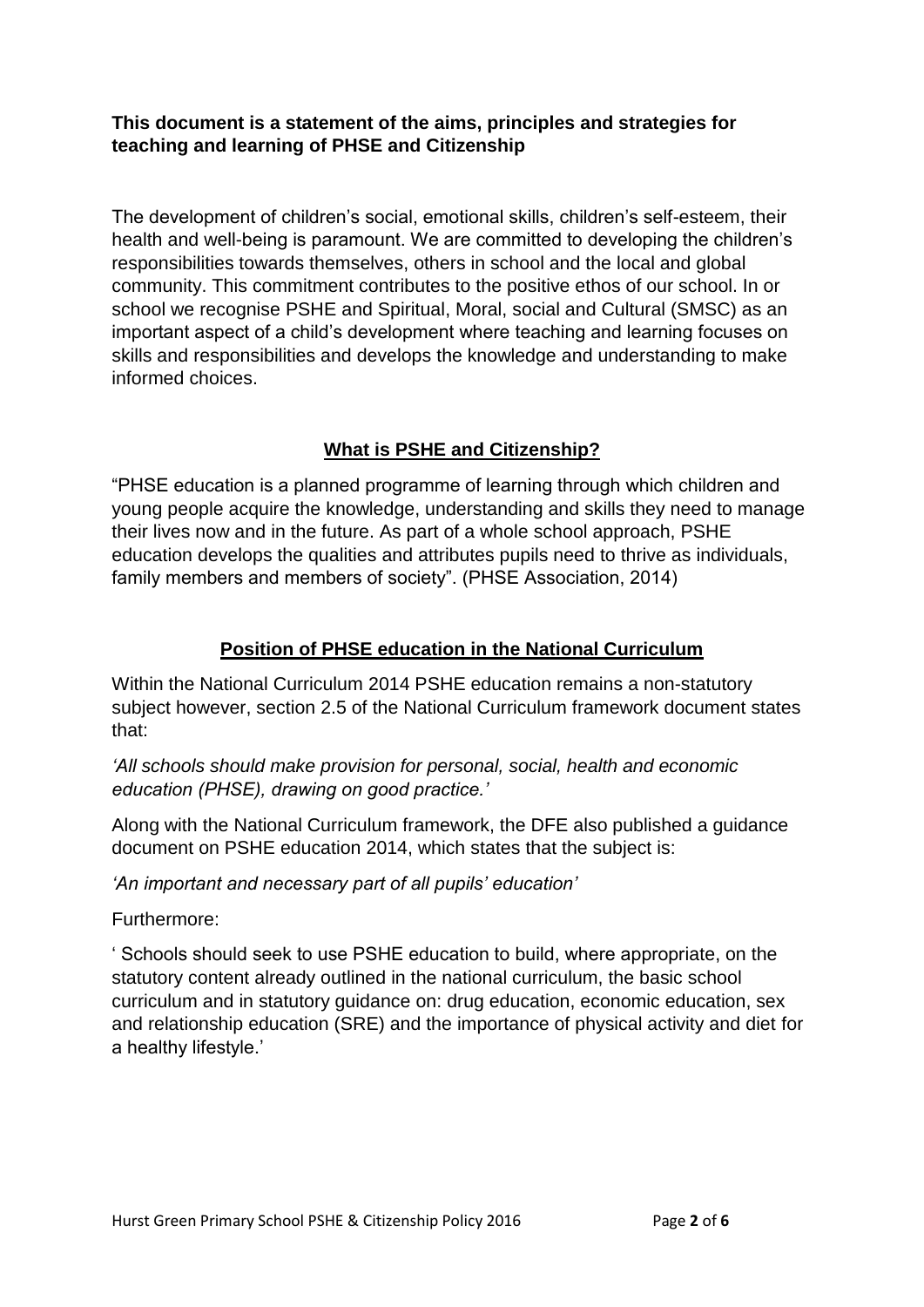#### **Aims**

Our aims are to enable the children:

- To recognise their own worth:
- To work well with others;
- To develop positive relationships and respect for others;
- To understand our common humanity, diversity and differences;
- To know and understand what constitutes a healthy lifestyle;
- To develop safety awareness;
- To be positive and active members of a democratic society;
- To develop self-confidence and self-esteem and make informed choices regarding personal and social choices;
- To form good relationships with other members of the school and the wider community.

## **How PSHE and Citizenship is organised in the school:**

PSHE and SMSC are integral parts of our curriculum. They happen during every working moment. It is the environment in which the whole school operates. It is therefore one of the most important parts of our curriculum.

## **PHSE and Citizenship curriculum planning**

We teach PSHE and citizenship in a variety of ways. Some of the objectives are covered in dedicated PSHE times. Many of the objectives are covered through other areas of the school's curriculum e.g. RE, Assemblies and the 'creative curriculum'; attitudes and expectations of behaviour modelled and promoted by adults in the school.

We also develop PSHE and citizenship through activities and whole-school events e.g. the school council representatives from each class meet regularly to discuss school matters, school trips to visit places of worship and each year group participates in regular school trips. We offer a residential trip to Astley Burf in Year 6, where there is a particular focus on developing pupils self-esteem and giving them opportunities to develop leadership and co-operation skills.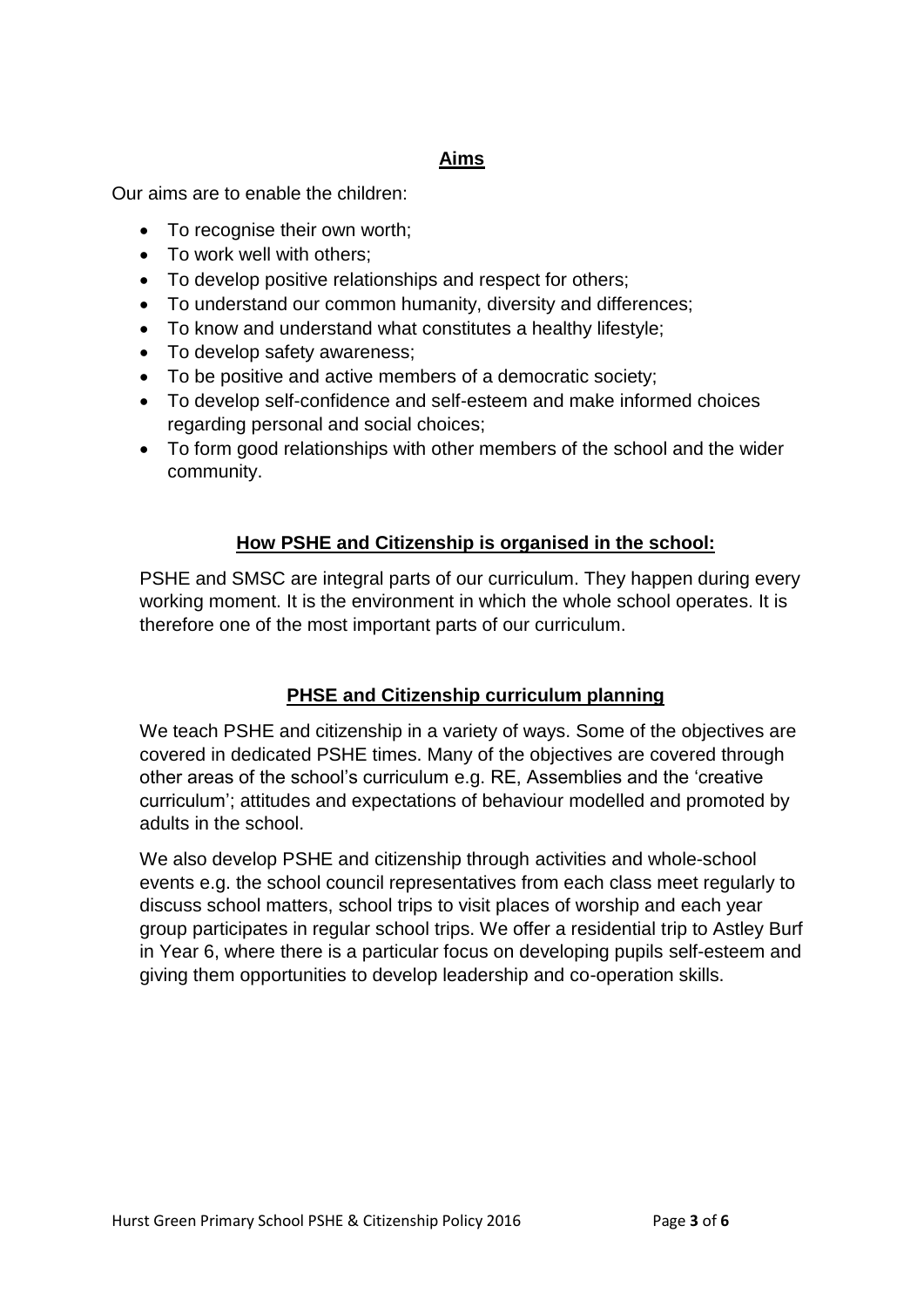## **Teaching and Learning Styles**

We use a range of teaching and learning styles, including the children in activities such as discussions, role play, games, investigations and problem-solving activities. We encourage the children to take part in a range of practical activities that promote active citizenship, e.g. charity fundraising, the planning of school special events such as an assembly, or involvement in an activity to help other individuals or groups less fortunate than themselves. Supporting local, national and international charities, e.g. Children In Need and Comic Relief. We ensure pupils are able to participate in discussion to resolve conflicts or behaviour, e.g. worry box, anti-bullying ambassadors. Children have opportunities to meet and work with members of the community, such as fire fighters, police and representatives from the local church, whom we invite into the school to talk about their role in creating a positive and supportive local community. Children take on different roles of responsibility during their school life. School council have also organised responsibilities for years 3 to 6 and year 6 have many responsibilities throughout the school.

## **Ensuring Equality**

At Hurst Green we are committed to ensuring equality of education and opportunity for all children. We follow the necessary regulations to ensure that we take the experiences and needs of all children into account when planning for teaching, learning and pastoral support. We regularly identify those children who may be missing out, difficult to engage, or feeling in some way to be apart from what we seek to provide.

We aim to develop a culture of inclusion and diversity in which all pupils are able to participate fully in school life and achieve their learning potential. We will make reasonable adjustments to ensure that barriers to learning are removed and the school environment and the PSHE curriculum are as accessible as possible.

## **The role of the PSHE and Citizenship coordinator is to:**

- Take the lead in policy development and the amendment of schemes of work designed to ensure progression and continuity in PSHE and Citizenship throughout the school
- Monitor progress in PSHE and Citizenship
- Take responsibility for the purchase and organisation of central resources for PSHE and Citizenship
- Keep up to date with developments PSHE and Citizenship education and disseminate information to colleagues as appropriate
- Mrs MacFarlane is the PSHE co-ordinator.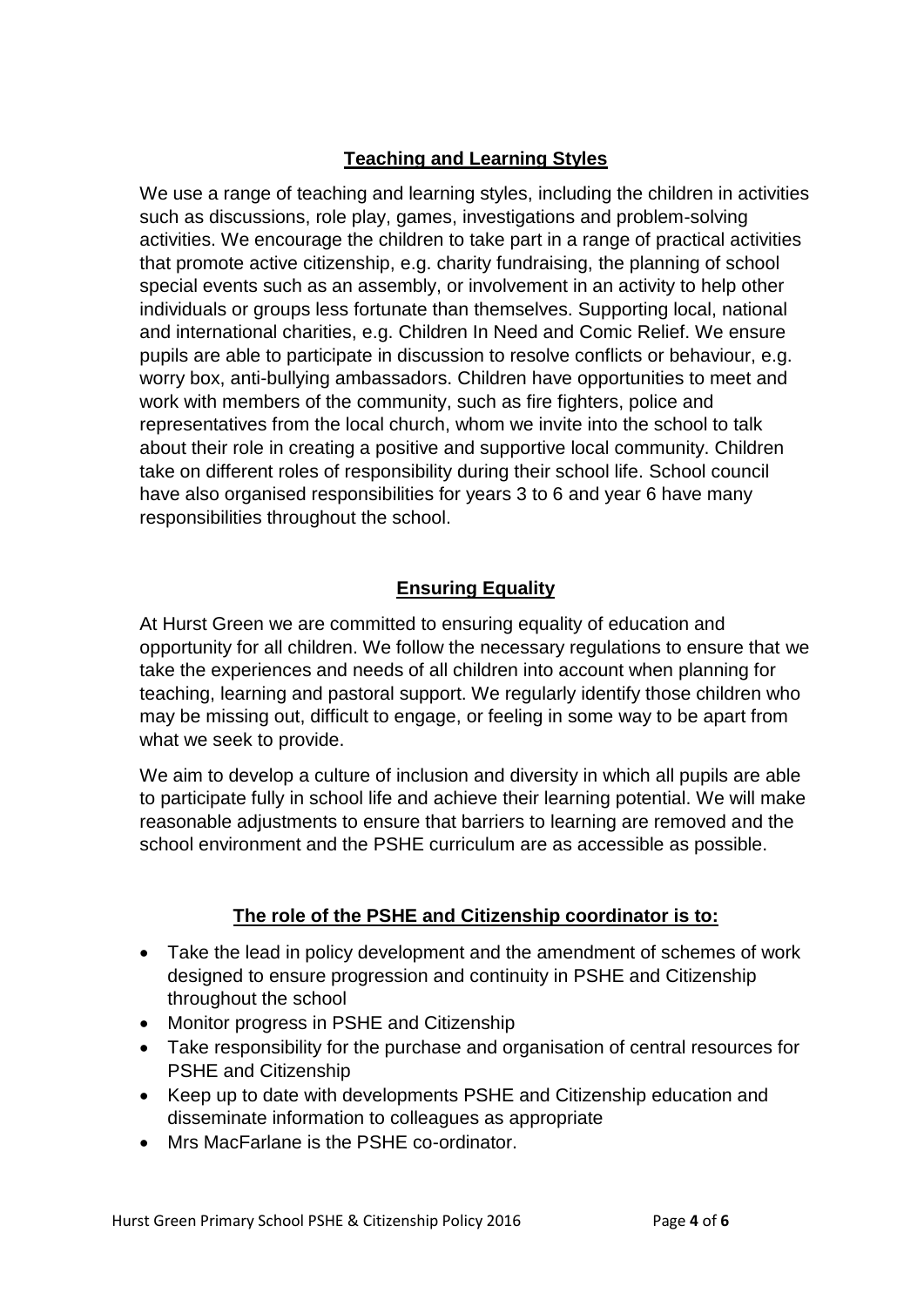#### **Feedback to pupils about their own progress in PSHE and Citizenship is achieved through;**

- Aiming to help children learn, not to find fault and comments aim to be positive and constructive in and out of the classroom
- Is often done while a task is being carried out through discussion between child and teacher, or in class and group discussions
- During circle time/class discussions around themes and topics

#### **Strategies for reporting**

Reporting to parents is through an annual written report. The report will look at the child's behaviour towards other children, their willingness to cooperate with others and their general attitude towards school life. Issues that arise will also be discussed with parents at the two formal parents' evenings and a drop in session.

## **Strategies for the use of resources; Classroom resources in PSHE and Citizenship include;**

- In some classes notice boards for parents
- Class/school rules displayed in classrooms and around school
- In some classes, photographs of children
- 'Children at work' photographs on the school website and in classrooms
- School blog which shares the children's learning achievements with parents and carers

Resources in PSHE and Citizenship are the responsibility of the PSHE and Citizenship co-ordinator. They include:

- Information Books
- **•** Stories
- Photographs and pictures
- Photocopied resources

#### **Supporting policies and documents**

Please see related policies including:

- Sex and Relationships Education
- Drugs education
- Child protection
- Anti-bullying
- Hurst Green values/SEAL appendix 1